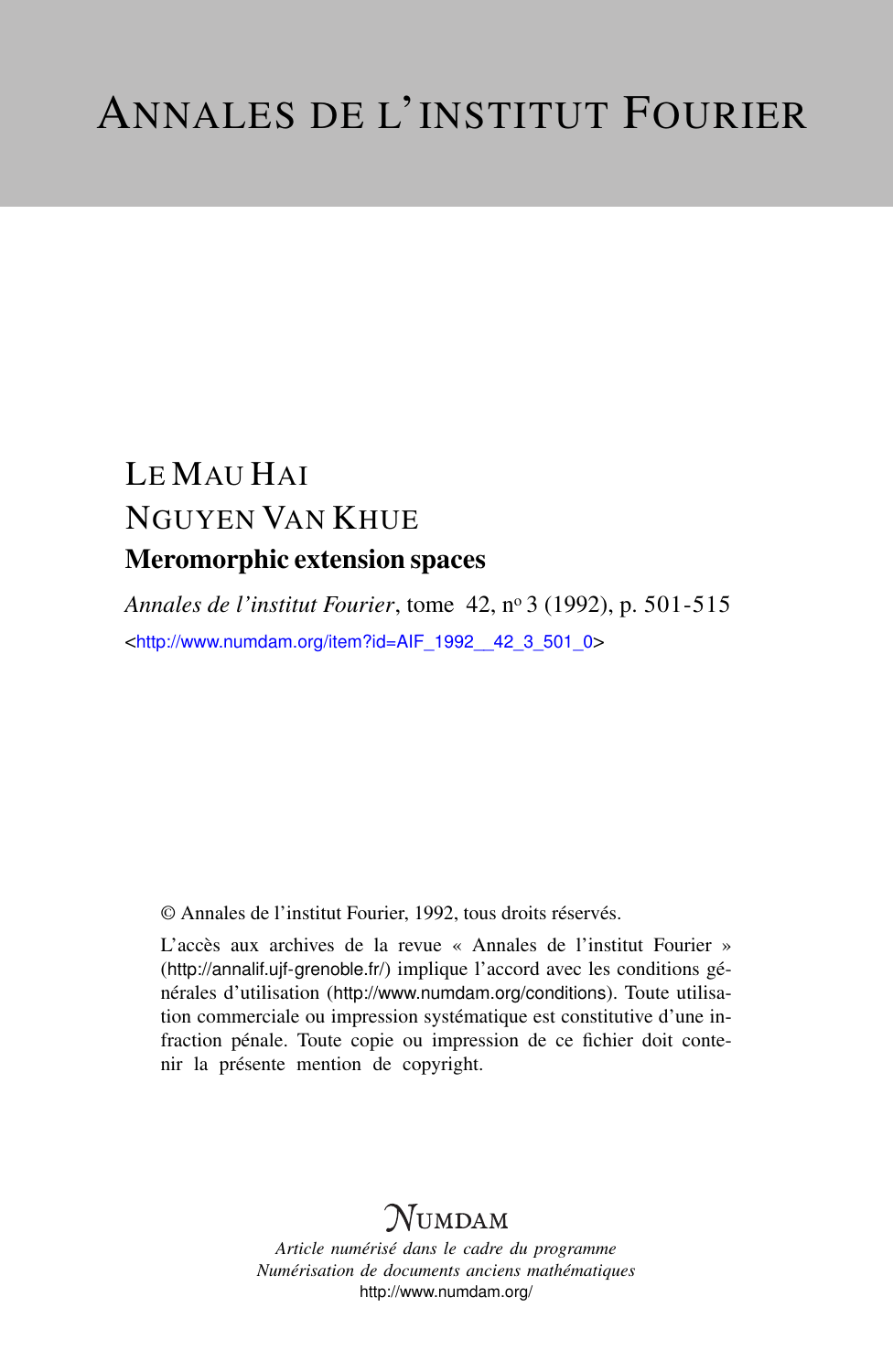Ann. Inst. Fourier, Grenoble **42,** 3 (1992), 501-515.

# **MEROMORPHIC EXTENSION SPACES**

### **by LE MAU HAI and NGUYEN VAN KHUE**

The extension of meromorphic maps from a spreaded domain over a Stein manifold to its envelope of holomorphy has been investigated by some authors. This problem for meromorphic functions was proved by Kajiwara and Sakai [9], for meromorphic maps with values in a compact subalgebraic space by Hirschowitz [8].

The extension of meromorphic maps with values in a compact Kahler manifold through an analytic set of codimension  $\geq 2$  has been established first by P. Griffiths [6] in a particular case and by Siu [17] in general. In the present paper we shall prove the following two theorems are based on ideas of Dioussky [2].

THEOREM 2.2 – Let  $\theta$ :  $X \rightarrow Y$  be a Hartogs meromorphic extension *map. Assume that Y is a Hartogs meromorphic extension space. Then for every meromorphic mapping f from a domain D over a Stein manifold to X, there exists an analytic subset A of codimension at least* 2 *in ^D such that f extends meromorphically to ^D\A. Moreover, if X is a compact Kahler manifold and Y is a Hartogs meromorphic extension space* and  $\theta$  is a Hartogs meromorphic extension map then X is a meromorphic *extension space.*

THEOREM 3.1. - Let  $\theta: X \rightarrow Y$  be a finite proper surjective holomorphic *map. Then X is a meromorphic extension space if and only if Y has the same property.*

Using Theorem 3.1 we prove that every compact non-singular elliptic Kahler surface is a meromorphic extension space. Moreover using Theorem 2.2 we also prove that every complex Lie group is a meromorphic extension space.

We would like to thank referees for their helpful remarks.

*Key words :* Meromorphic map - Meromorphic extension spaces - Branched covering map - Elliptic Kahler surface.

*A.M.S. Classification :* 32H25 - 32H20.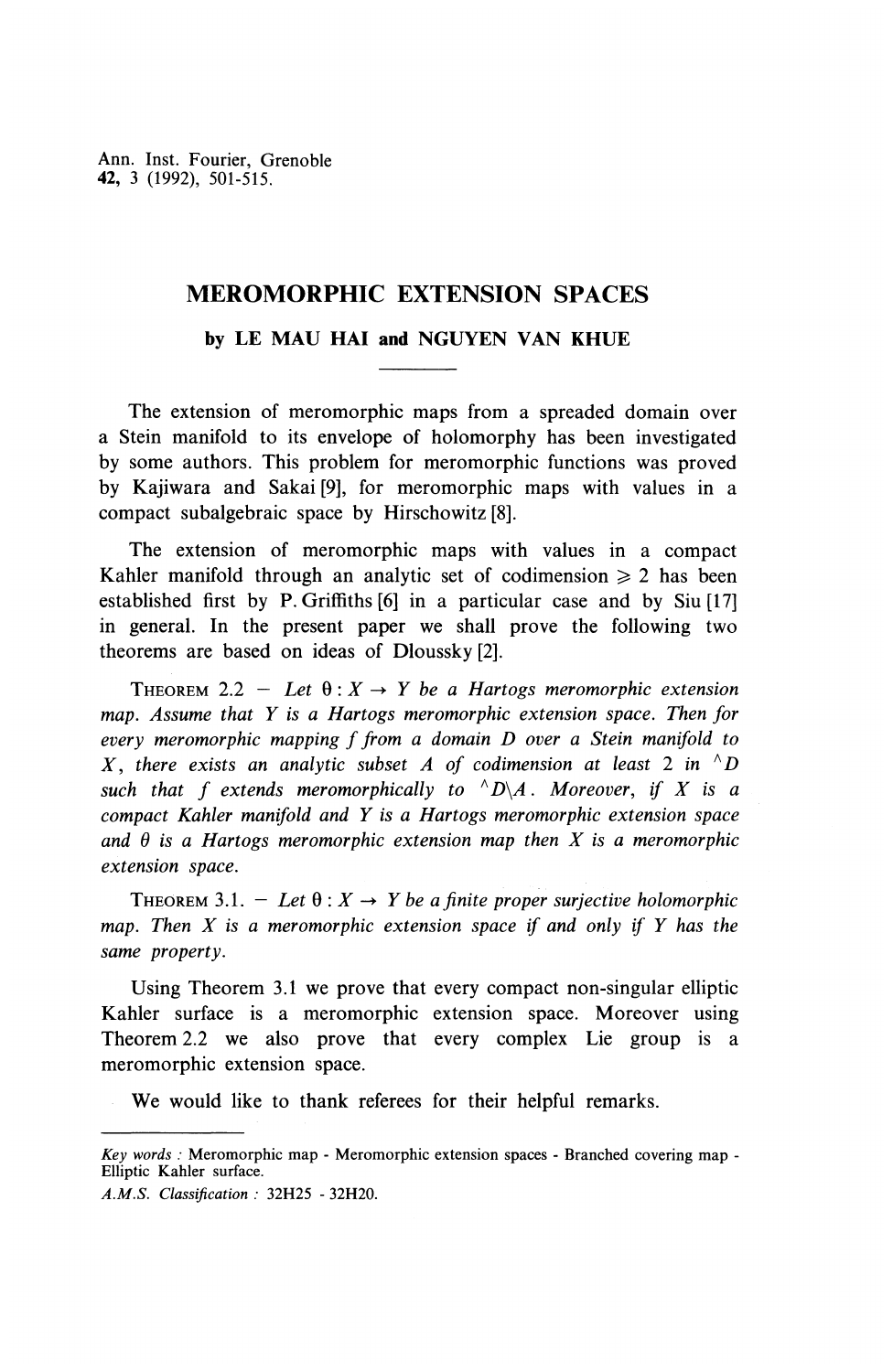#### **1. Meromorphic extension spaces.**

We first recall that a meromorphic map  $f: X \to Y$  is an analytic set  $\Gamma(f)$  in  $X \times Y$  such that the canonical projection  $p(f): \Gamma(f) \to X$ is proper and there exists an open subset *X(f)* of *X* such that  $\Gamma(f) \cap (X(f) \times Y)$  is the graph of a holomorphic map from  $X(f)$  into *Y*.  $\Gamma(f)$  is called the graph of f. It is known [14] that in the case where  $X$  is normal, the indeterminacy locus of  $f$ 

 $I(f) = \{x \in X : f \text{ is not holomorphic at } x\} = \{x \in X : \text{dim } p(f)^{-1}(x) > 0\}$ 

is an analytic set of codimension  $\geq 2$ .

We now give the following

DEFINITION 1.1.  $-$  Let X be a complex space. We say that X is a *meromorphic extension space if the* two *following conditions are satisfied :*

**H)** *every meromorphic map from a spreaded domain D over a Stein manifold into X can be extended meromorphically to*  $^{\wedge}D$ , *the envelope of holomorphy of D.*

R) *Every meromorphic map from Z\S into X, where Z is a normal complex space and S is an analytic set of codimension*  $\geq 2$  *in Z can be meromorphically extended to* Z.

*In the case where only the condition* **H)** *(resp.* R)) *holds, X is called a Hartogs (resp. Riemann) meromorphic extension space.*

We have the following

PROPOSITION 1.2. — *Let X be a complex space. Then the following conditions are equivalent :*

(i) *every meromorphic map from a Hartogs domain to X can be meromorphically extended to its envelope of holomorphy.*

(ii)  $\mu^X_R$  is Stein for every Stein manifold R, where  $\mu^X_R$  denotes the *spread domain over R associated to the sheaf of germs of meromorphic maps on R with values in X .*

(iii) *X is a Hartogs meromorphic extension space.*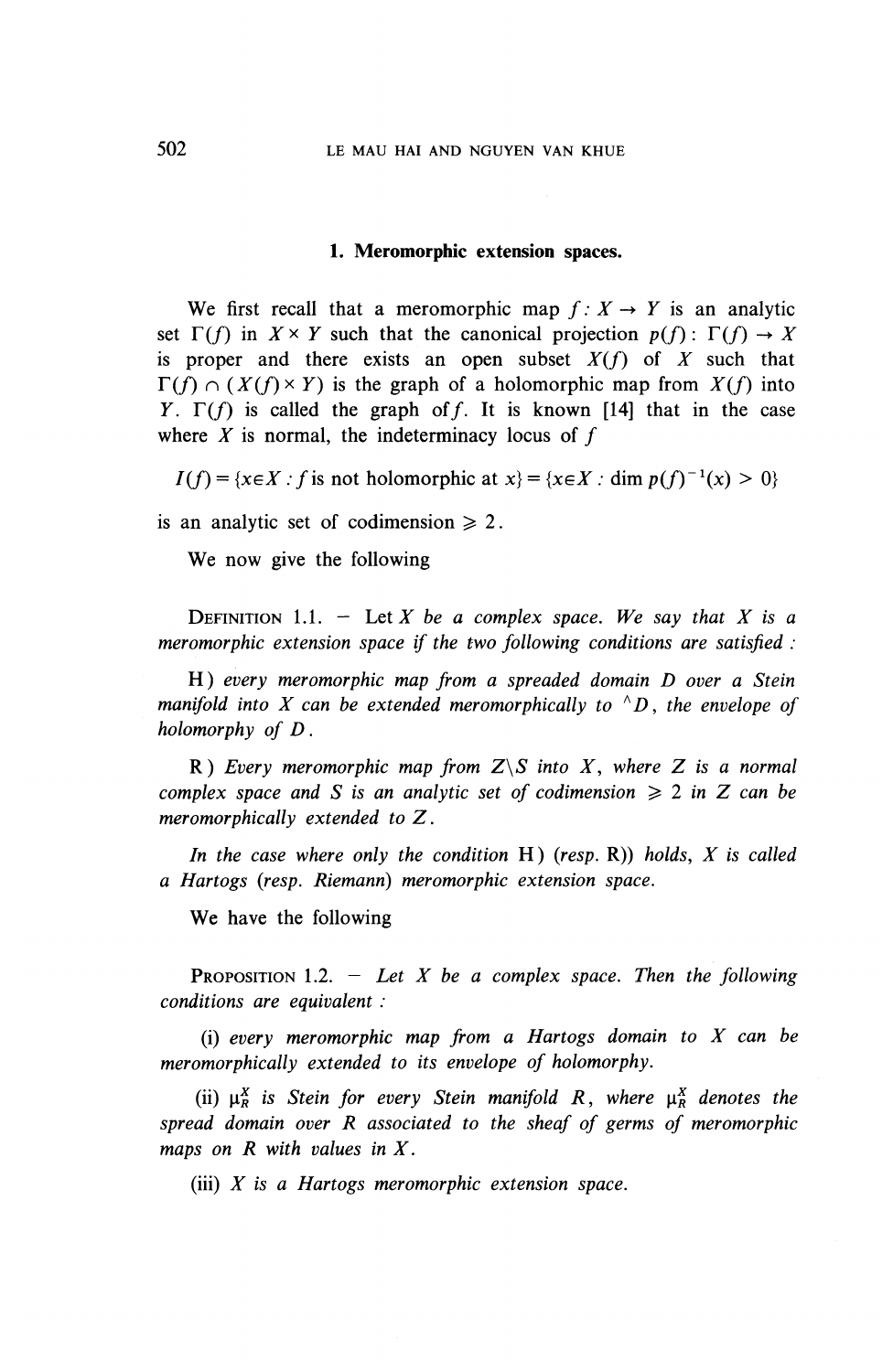*Proof.* - (i)  $\rightarrow$  (ii). By the Docquier-Grauert theorem [3] it suffices to show that  $\mu_R^X$  is  $p_T$ -convex, i.e. every holomorphic embedding  $\sigma: H_k(r) \to \mu_R^X$  can be holomorphically extended to  $\Delta^k$ , where  $\Delta$  denotes the unit disc in C and  $H_k(r)$  is given by

$$
H_k(r) = \{ (z_1, z_2, \ldots, z_k) \in \Delta^k : |z_j| < r, j = 1, 2, \ldots, k-1 \} \\
\cup \{ (z_1, z_2, \ldots, z_k) \in \Delta^k : |z_k| > 1-r \}, \quad 0 < r < 1,
$$

 $k = \dim R$ .

Let  $\mathcal{O}_R^X$  denote the spread domain over *R* associated to the sheaf of germs of holomorphic maps on *R* with values in *X*. Obviously  $\mathcal{O}_R^X$  is dense open in  $\mu_R^X$ . Consider the canonical map  $e: \mathcal{O}_R^X \to X$  given by

$$
e(g_z) = g_z(z)
$$
 for  $z \in R$  and  $g_z \in (\mathcal{O}_{R}^X)_z$ .

It is easy to see that *e* extends meromorphically by definition  $\mu_R^X$ . Hence  $e\sigma: H_k(r) \to X$  is meromorphic. By hypothesis it is extended to a meromorphic map  $\Delta e: \Delta^k \to X$ . Let  $p: \mu_R^X \to R$  denote the locally biholomorphic canonical map and let  $\mathscr{E}: \Delta^k \to R$  be a holomorphic extension of  $p\sigma$ . Since every hypersurface in  $\Delta^k$  meets  $H_k(r)$ , it follows that *€* is a locally biholomorphic map. Define now a holomorphic extension  $\Delta^k \to \mu_R^X$  by

$$
\wedge_{\sigma(z)} = (\mathscr{E}(z), \wedge e(\mathscr{E}|_{U_z})_{\mathscr{E}(z)}^{-1}) \text{ for } z \in \Delta^k
$$

where  $U_z$  is a neighbourhood of z in  $\Delta^k$  on which  $\mathscr E$  is biholomorphic. Therefore (ii) is proved.

(ii)  $\rightarrow$  (iii). Given a meromorphic map  $f: D \rightarrow X$ , where D is a spread domain over a Stein manifold. Consider  $D$  as a spread domain over <sup> $\wedge$ </sup>D with the canonical map  $e : D \to \wedge^{\wedge} D$ . By  $D(f)$  we denote the envelope of meromorphy of  $f$ . Then  $D(f)$  is a Stein manifold and  $f$ has a canonical meromorphic extension  $\tilde{f}$  to  $D(f)$ . By the Steiness of  $D(f)$  the canonical map  $\beta: D \to D(f)$  can be extended to a holomorphic map  $^{\wedge}\beta$ :  $^{\wedge}D \rightarrow D(f)$ . Therefore  $\tilde{f}^{\wedge}\beta$  is a meromorphic extension of f to  $^{\wedge}D$  *.* 

 $(iii) \rightarrow (i)$  is trivial.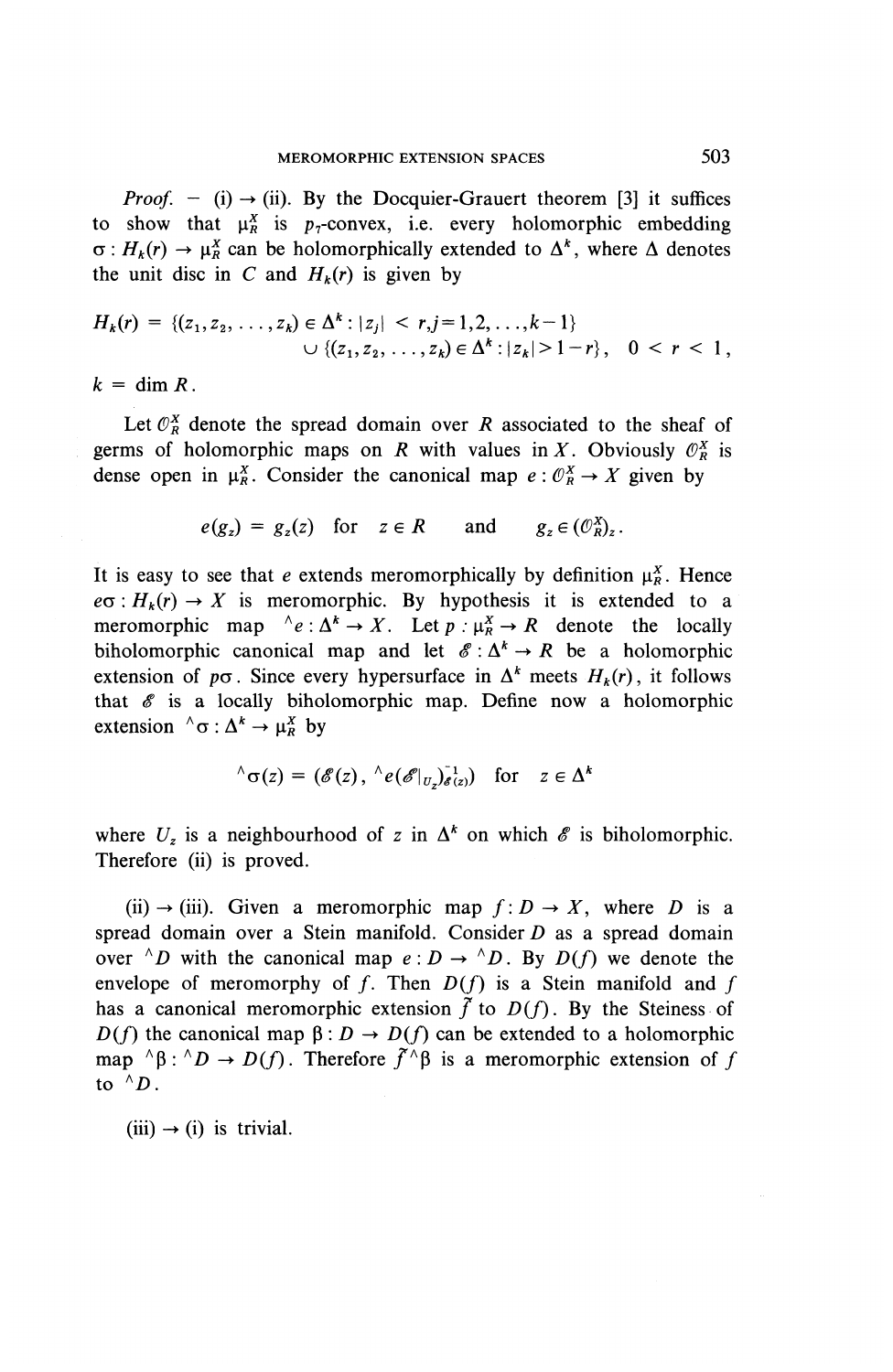### **2. Meromorphic extension maps.**

DEFINITION 2.1. - Let  $\theta: X \to Y$  be a holomorphic map between  $complex space.$  We say that  $\theta$  is a Hartogs (resp. Riemann) meromorphic *extension map if for each*  $y \in Y$  *there exists a neighbourhood U of y such that*  $\theta^{-1}(U)$  *is a Hartogs (resp. Riemann) meromorphic extension space. If both conditions of Hartogs and Riemann meromorphic extension are satisfied, then* 9 *is called a meromorphic extension map.*

THEOREM 2.2. - Let  $\theta: X \to Y$  be a Hartogs meromorphic extension *map. Assume that Y is a Hartogs meromorphic extension space. Then for every meromorphic mapping f from a domain D over a Stein manifold to X, there exists an analytic subset A of codimension at least 2 in*  $\Delta$  *N such that f extends meromorphically to*  $\Delta D\lambda$ *. Moreover if X is a compact Kahler manifold and Y is a Hartogs meromorphic extension space and* 9 is *a Hartogs meromorphic extension map then X is a meromorphic extension space.*

*Proof.* – (i) Given  $f: D \to X$  a meromorphic map, where D is a spread domain over a Stein manifold. By hypothesis we have a following commutative diagram



where g is a meromorphic extension of  $\theta$  f.

We show that  $\gamma_0 = \gamma|_{D(f)|\gamma^{-1}(I(g))} : D(f)|\gamma^{-1}(I(g)) \to \langle D \rangle I(g)$  is locally pseudoconvex. Let  $z \in {}^{\wedge}D \backslash I(g)$ . Take a neighbourhood V of  $g(z)$  in Y and a Stein neighbourhood U of z in  $^{\wedge}D\backslash I(g)$  such that  $g(U) \subset V$ . As in Proposition 1.2 ((i) $\rightarrow$ (ii)), it follows that  $\gamma^{-1}(U)$  is  $p_{\gamma}$ -convex. Therefore  $\gamma^{-1}(U)$  is Stein [3], and the local pseudoconvexity of  $D(f)\gamma^{-1}(I(g))$  over  $\wedge^{\wedge}D\backslash I(g)$  is proved.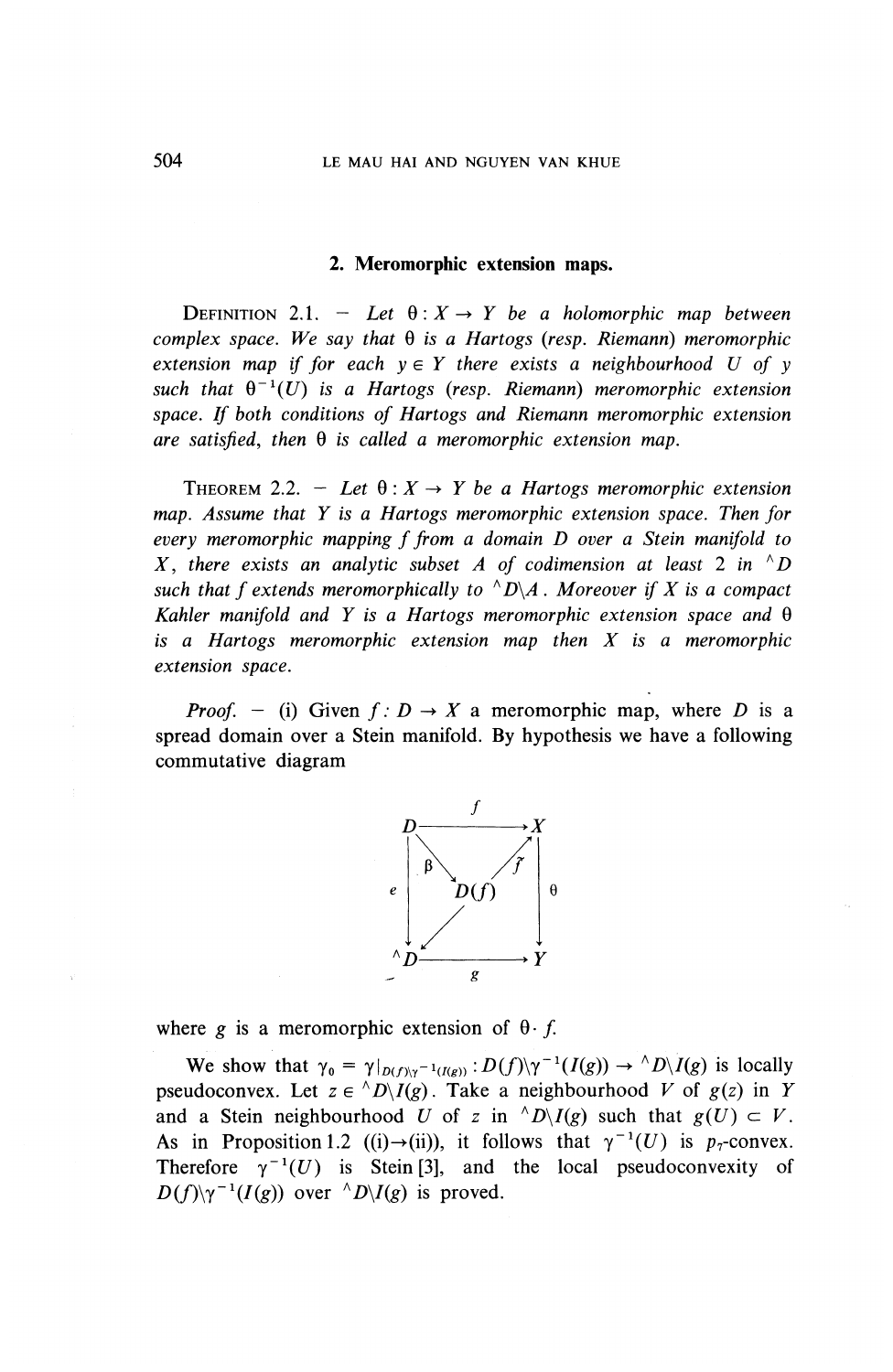We now write  $I(g) = \bigcap Z(h_n)$ , where h<sub>n</sub> is holomorphic on <sup> $\wedge$ </sup>D and vanishes on  $I(g)$  and  $Z(h_n)$  denotes the zero-set of  $h_n$ . Since  $\gamma_0: D(f)\setminus \gamma^{-1}(I(g)) \to {}^{\wedge}D\setminus I(g)$  is locally pseudoconvex and  ${}^{\wedge}D\setminus Z(h_\alpha)$  is Stein,  $\gamma_0^{-1}(\Delta D \times Z(h_\alpha))$  also is Stein for every  $\alpha$ . For each  $\alpha$  consider the holomorphic map  $\beta_{\alpha} = \beta|_{D_1 \times (h_{\alpha})} : D_1 \times (h_{\alpha}) \to \gamma_0^{-1} (N_1 \times (h_{\alpha}))$ . Then  $\beta_{\alpha}$  can<br>be extended to a holomorphic map  $\beta_{\alpha} : \Lambda(D_1 \times (h_{\alpha})) =$ be extended to a holomorphic map  $^{\wedge} \beta_{\alpha}: ^{\wedge} (D \backslash Z(h_{\alpha})) =$ <br> $^{\wedge} D \backslash Z(h_{\alpha}) \rightarrow D(f)$  [2]. By uniqueness the maps  $^{\wedge} \beta_{\alpha}$  define a holomorphic map  $^{\wedge}\beta$ :  $^{\wedge}D\backslash I(g) \rightarrow D(f)$  such that  $^{\wedge}\beta \cdot e = \beta$  on  $D\backslash e^{-1}(I(g))$ . The map  $\Delta f = \tilde{f} \cdot \Delta \beta : \Delta D \setminus I(g) \rightarrow X$  is meromorphic and is a meromorphic extension of  $f$ .

(ii) Now assume that *X* is a compact Kahler manifold and *Y* is a Hartogs meromorphic extension space and  $\theta$  is a Hartogs meromorphic extension map. **By** [17] and since (i) it implies that *X* is a meromorphic extension space.

## **3. Finite proper holomorphic surjections and meromorphic extension spaces.**

The aim of this section is to prove Theorem 3.1 on invariance of meromorphic extendibility under finite proper holomorphic surjections.

THEOREM 3.1. - Let  $\theta: X \to Y$  be a finite proper holomorphic *surjective map. Then X is a meromorphic extension space if and only if Y has the same property.*

For the proof of the theorem we need following four lemmas.

LEMMA 3.2. – Let  $\varphi: W \to Z \backslash S$  be unbranched finite covering map, *where W, Z are complex manifolds and S is an analytic set in Z of codimension*  $\geq 1$ . Then there exists a following commutative diagram



where  $(\tilde{W}, \tilde{\varphi}, Z)$  is a branched covering map and  $\tilde{e}$  is an open embedding.

*Proof. -* See [5] and [18].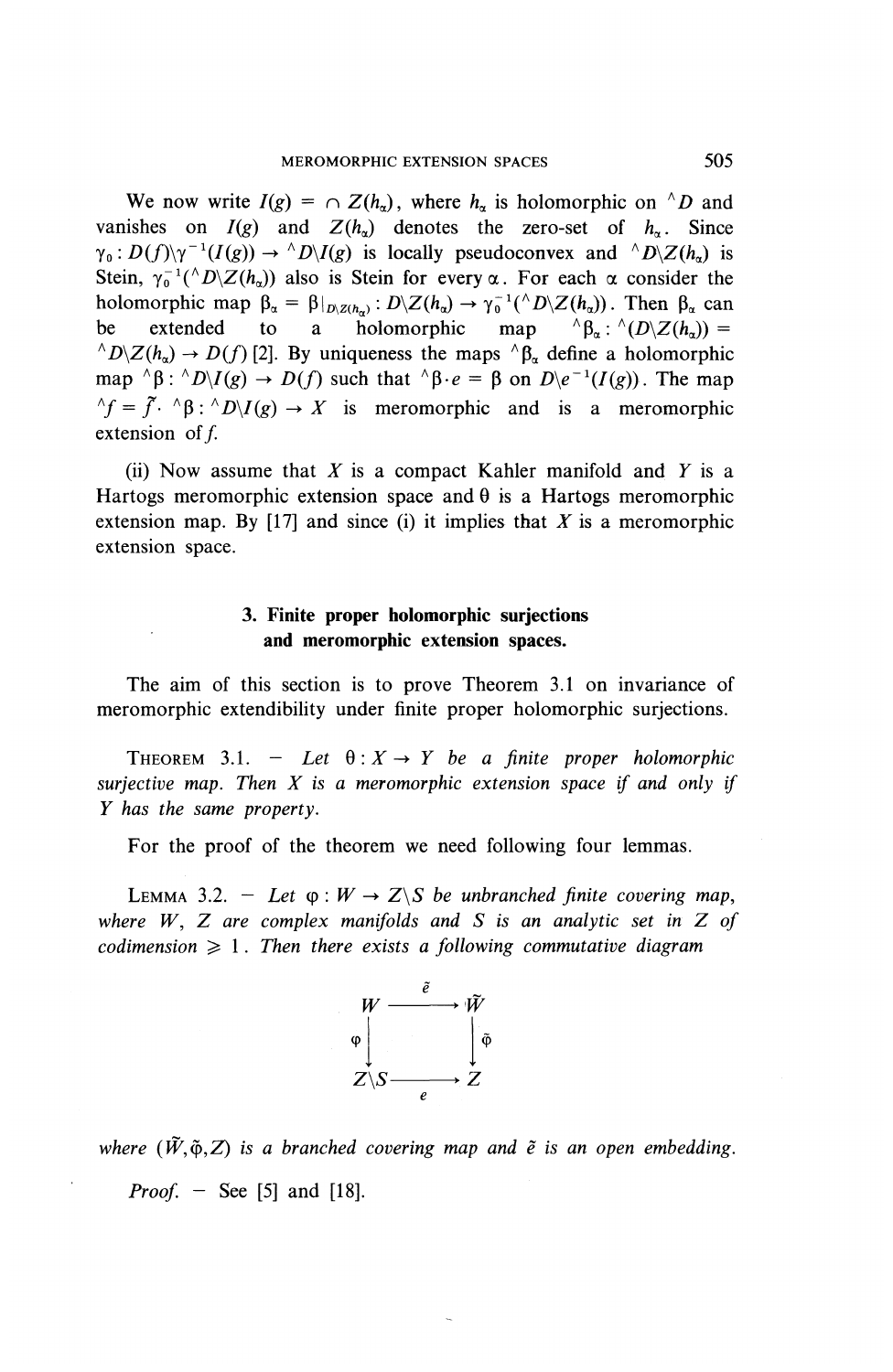LEMMA 3.3. - Let  $\varphi$ :  $G \rightarrow D$  be a branched covering map, where G *is a normal complex space and D is a spread domain over a Stein manifold such that points of D are separated by holomorphic functions on D.* Assume that H is the branch locus of  $\varphi$  and  $D_0 = D\backslash H$ ,  $G_0 = G \langle \varphi^{-1}(H), \varphi_0 = \varphi|_{G_0}.$ 

*Then there exists an analytic set H ' in D contained in H such that*  $^{\wedge}(D\backslash H') = ^{\wedge}D$  and a commutative diagram of normal complex spaces



*where*  $^{\wedge} \varphi_0$ , 4,  $\beta$ :  $G\varphi^{-1}(H') \rightarrow \text{Im } \beta$  are branched covering maps,  $\alpha$  is *an open embedding and*  $\beta^{-1}(\alpha e(G_0)) = G_0$ .

*Proof. —* Since *D* and *G* are normal, it follows that either *H* is a hypersurface in *D* or  $H = \emptyset$ . The case where  $H = \emptyset$  is trivial. Therefore we can assume that *H* is a hypersurface. Then there exists an analytic set  $\Lambda H$  in  $\Lambda D$  such that

$$
^{\wedge}D_0 = \ ^{\wedge}D \backslash \ ^{\wedge}H \quad [2].
$$

Observe that  $^{\wedge}H \cap D \subset H$ . We write  $H = (\wedge H \cap D) \cup H'$ , where  $H'$ is an analytic set in *D* such that  $^{(n)}(D/H') = ^{n}D$ . By [11] the map  $^{\wedge} \varphi_0$ :  $^{\wedge} G_0 \rightarrow ^{\wedge} D_0$  is an unbranched covering map and using Lemma 3.2 to  $\gamma_{\varphi_0}$ , we can construct a commutative diagram



where  $D' = D\backslash H'$ ,  $G' = G\backslash \varphi^{-1}(H')$  and  $\varphi' = \varphi|_G$ , in which 4 is a branched covering map of the normal complex space *W* onto  $\wedge D$  and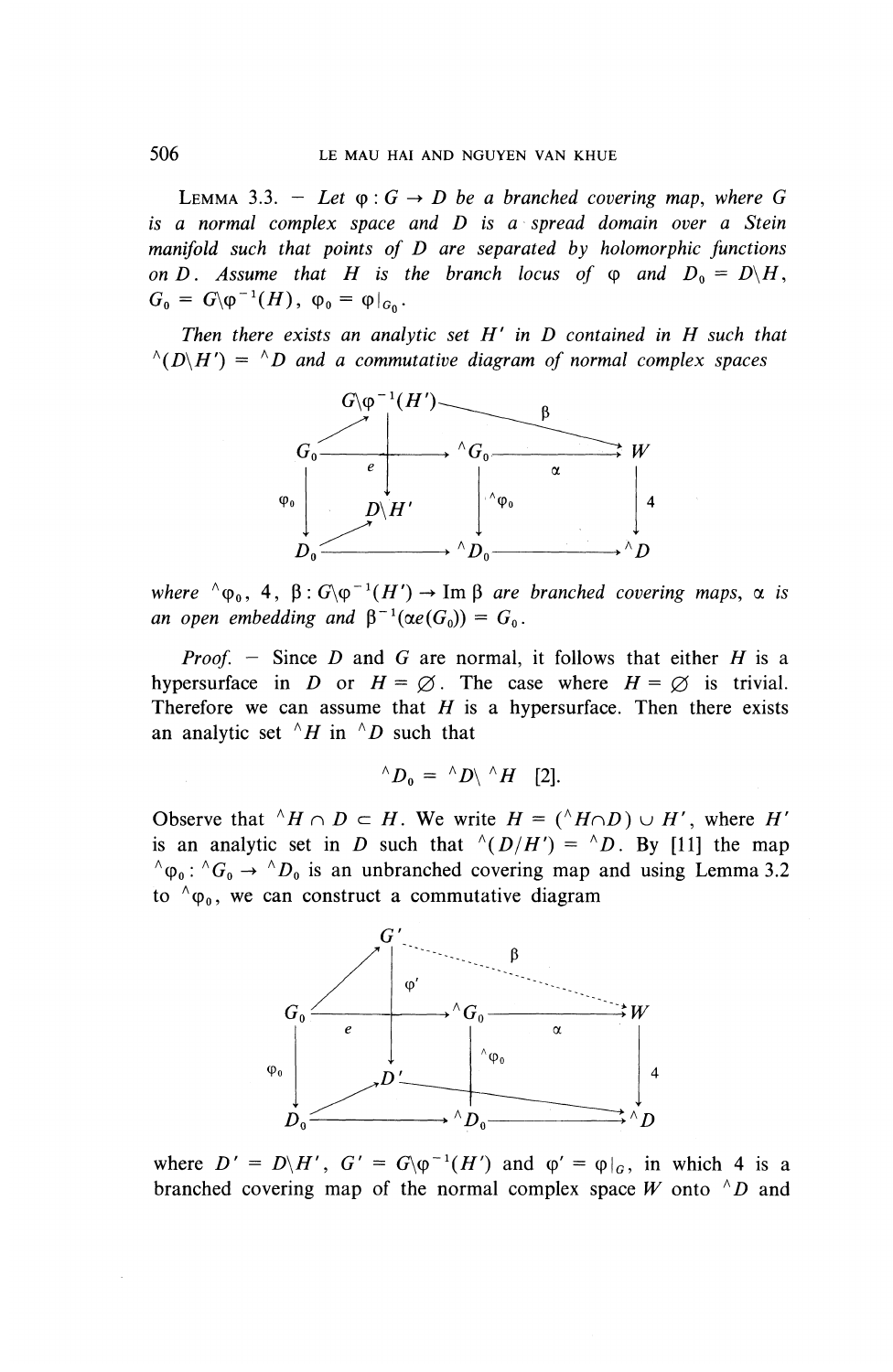$\alpha$  is an open embedding. Put  $\alpha = \alpha e$ . We shall prove  $\alpha$  can be extended to a holomorphic map  $\beta$  from  $G'$  to W. Since the Steiness is invariant under finite proper holomorphic surjections [13], *W* is Stein. Thus by the normality of G' it suffices to show that  $\alpha$  is locally compact on G', i.e for every  $z \in G'$  there exists a neighbourhood U of *z* such that  ${}^{\wedge} \alpha(U \cap G_0)$  is relatively compact in W. Assume that  $z_0 \in \varphi'^{-1}(H')$  and  $\{z_n\} \subset G_0$  converging to  $z_0$ .

**Then**

$$
\lim 4 \wedge \alpha(z_n) = \lim \varphi'(z_n) = \varphi_0(z_0) \in D' \hookrightarrow \wedge D.
$$

Thus from property of 4, it follows that  $\{\alpha(z_n)\}\$ is relatively compact in W. This yields the local compactness of  $\Delta \alpha$ .

Let  $\beta$ :  $G' \rightarrow W$  be a holomorphic extension of  $\alpha$ . Since  $\varphi'$  and 4 are finite proper maps and D' is contained in  $^{\wedge}D$  as an open subset, it is easy to see that  $\beta: G' \to \beta(G')$  is finite proper. Hence by the normality of W and by the equality dim  $G' = \dim W$ , it follows that  $\beta(G')$  is open in W and  $\beta: G' \to \beta(G')$  is a branched covering map. Finally, if  $\Delta \alpha(z_0) = \beta(z_1)$ , where  $z_0 \in G_0$  and  $z_1 \in G'$ , then

$$
\varphi'(z_1) = 4\beta(z_1) = 4 \wedge \alpha(z_0) = \varphi_0(z_0).
$$

This implies  $z_1 \in G_0$ . Hence  $\beta^{-1}(\Lambda \alpha(G_0)) = G_0$ .

The lemma is proved.

LEMMA 3.4. — Let *X be a meromorphic extension space and Z a normal Stein space. Assume that H is a hypersurface of Z and G is an open subset of Z meeting every irreducible branch of H . Then every meromorphic map f :*  $(D\backslash H) \cup G \rightarrow X$  can be meromorphically extended *to Z .*

*Proof.* - Since Z is normal, codim  $S(Z) \ge 2$  [4], where  $S(Z)$ denotes the singular locus of Z. We write by the Steiness of  $ZS(Z)$  in the form

 $S(Z) = \bigcap \{Z(h): h \text{ is holomorphic on } Z, h|_{S(Z)} = 0 \text{ and }$  $h \neq 0$  on every irreducible branch of  $H$ .

From hypothesis, it suffices to show that for every such *h* the map  $f_h = f|_{Z_h \setminus H}$ , where  $Z_h = Z\setminus Z(h)$ , can be meromorphically extended on  $Z_h$ . Put  $G_h = G\backslash Z(h)$  and  $H_h = H \cap Z_h$ . Then  $G_h$  also meets every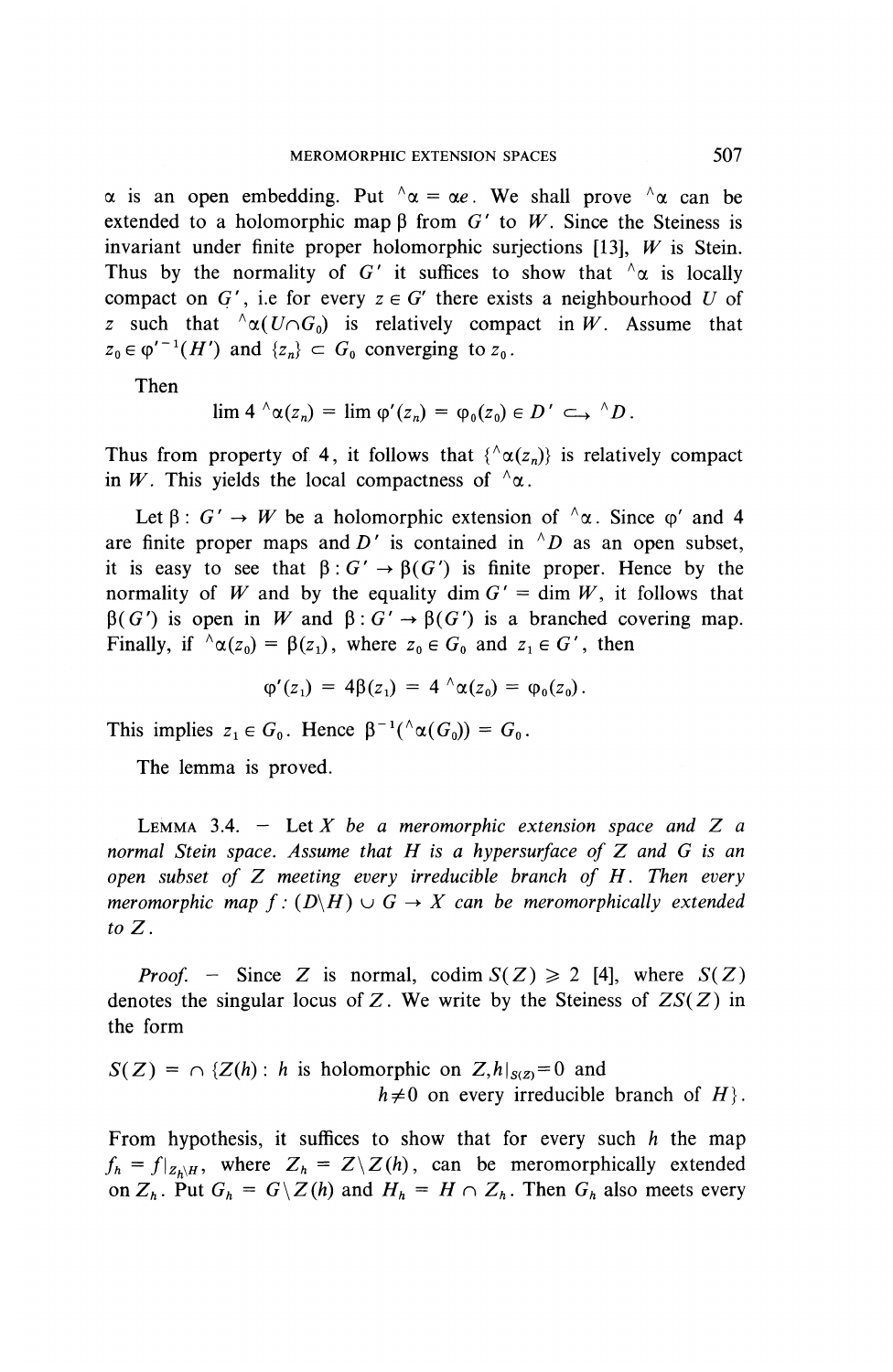irreducible branch of  $H_h$ . Consider the meromorphic map  $f_h|_{(Z_h \setminus H_h) \cup G_h}$ . Since  $\wedge ((Z_h \backslash H_h) \cup G_h) = Z_h$  [2] it follows that  $f_h|_{(Z_h \backslash H_h) \cup G_h}$  can be extended to a meromorphic map  $\wedge f_h$  to  $Z_h$ .

The lemma is proved.

LEMMA 3.5. – Let  $\pi: Z \to W$  be a banched covering map and  $f: Z \to X$  a meromorphic map which can be factorized through  $\pi|_{\pi^{-1}(V)}$  for some non-empty open subset V of W. Then f can be factorized *through*  $\pi$ .

*Proof.* – Let *H* denote the branch locus of  $\pi$ . It is easy to check that there exists a holomorphic map g from  $W \setminus (H \setminus \pi(I(f)))$  to X such that  $g\pi = f$  on  $\pi^{-1}(W\setminus (H\cup \pi(I(f))))$ . Since  $\pi \times id: Z \times X \rightarrow W \times X$ is proper,

$$
\Gamma(g) = (\pi \times \mathrm{id})\Gamma(f)
$$

is an analytic set in  $W \times X$ . Hence from property of  $\pi$  and  $p(f)$ , it follows that  $\Gamma(g)$  defines a meromorphic map  $g_1$  on W such that  $g_i \cdot \pi = f$ .

The lemma is proved.

We now can prove Theorem 3.1.

*a)* First prove sufficiency of the theorem.

(i) Given  $f: D \to X$  a meromorphic map, where D is a spread domain over a Stein manifold. From hypothesis we have a following commutative diagram



where g is a meromorphic extension of  $\theta$ .f.

As in Theorem 2.2,  $\beta|_{D\setminus e^{-1}(I(\epsilon))}$  can be extended to a holomorphic map  ${}^{\wedge}\beta$ :  ${}^{\wedge}D\backslash I(g) \rightarrow D(f)$ . Put  $A = (id^x \theta)^{-1}(p(g)^{-1}(I(g))$ . Then  $\Gamma({}^{\wedge}f) \subset ({}^{\wedge}D \setminus I(g)) \times X \subset (D(f) \times X) \setminus A$ , where  ${}^{\wedge}f = \tilde{f} \setminus \beta$ , and is closed in  $(\gamma(D(f)) \times X) \setminus A$ . Indeed, let  $\{(x_n, z_n)\}\subset \Gamma(\uparrow f)$  converge to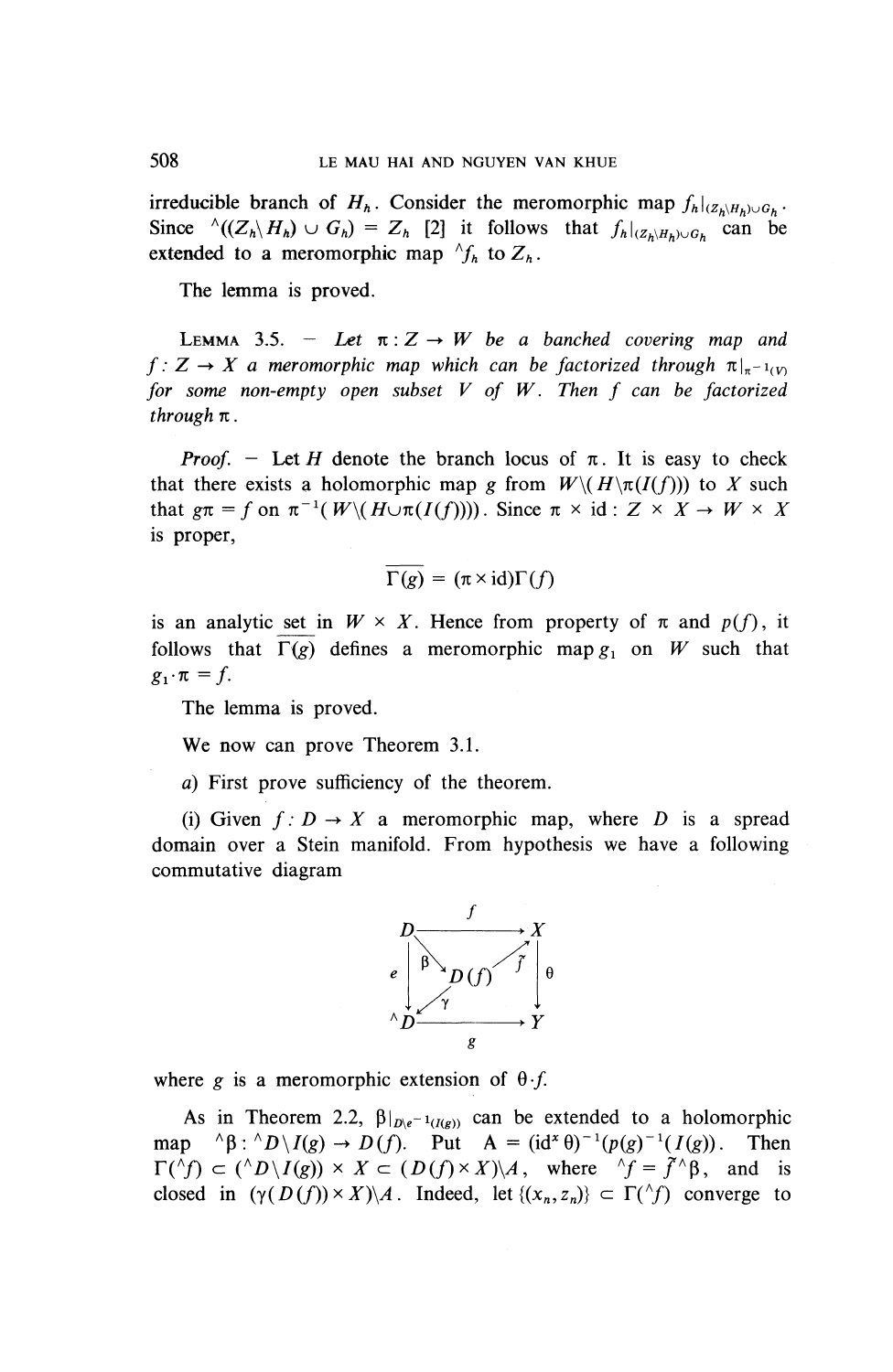$(x_0, z_0) \in \gamma(D(f)) \times X \backslash A$ . Since  $(x_0, z_0) \in A$ ,  $(id \times \theta)(x_0, z_0) =$  $(x_0, \theta z_0) \in p(g)^{-1}(I(g))$ . If  $x_0 \in I(g)$ , then  $(x_0, z_0) \in (^{\wedge}D \setminus I(g)) \times X$ . Hence  $(x_0, z_0) \in \Gamma({}^{\wedge} f)$ . In the case where  $x_0 \in I(g)$ , we have  $(x_0, \theta z_0) \in \Gamma(g)$ . This is impossible, because of the relation  $\Gamma(g) \supset \{(x_n,z_n)\} \to (x_0,\theta z_0) \in \Gamma(g)$ . Therefore  $\Gamma({}^{\wedge}f)$  is closed in  $(\gamma({}^{\wedge} D(f)) \times X)\rightarrow (x_0, \sigma z_0) \in I(g)$ . Interest  $I(\gamma)$  is closed in  $(\gamma({}^{\wedge} D(f)) \times X)\rightarrow A$ . Since dim  $\Gamma({}^{\wedge} f) = \dim {\uparrow} D > \dim A$ , by the Remmert-Stein theorem [7]  $\Gamma(\uparrow f)$  is an analytic set in  $\uparrow D \times X$ . Since  $\theta$  is proper, it follows that  $\Gamma(\Lambda f)$  defines a meromorphic extension of f to  $\bigwedge^{\mu \sim \mu}$ 

(ii) Let now  $f:Z\backslash S\to X$ , where Z is a normal complex space and *S* is an analytic set in Z of codimension  $\geq 2$ . From the Riemann meromorphic extendibility of *Y* we have a following commutative diagram



Similarly as in (i), where D,  $^{\wedge}D\setminus I(g)$  and  $\tilde{f}^{\wedge}\beta$  are replaced by Z,  $Z\setminus (I(g)\cup S)$  and f respectively we obtain a meromorphic extension  $\Lambda f$ of  $f$  to  $Z$ .

b) We now prove necessity of the theorem.

(i) Let / be a meromorphic map from a spread domain *D* over a Stein manifold to  $X$ . By Proposition 1.2 we can assume that  $D$  is a Hartogs domain. Consider the commutative diagram



where  $D_1 = D\setminus I(g)$ ,  $G_1 = (D_1x_YX)_{\text{red}}$  is the fiber product,  $f_1 = f|_{D_1}$ and  $\varphi_1$ ,  $g_1$  are canonical projections.

Without loss of generality we may assume that  $G_1$  is normal. Observe that  $\varphi_1$  is a branched covering map. Let  $H_1$  denote the branched locus of  $\varphi_1$ , Since dim  $H_1 > \dim I(f)$ , it follows that  $\overline{H}_1$  is an analytic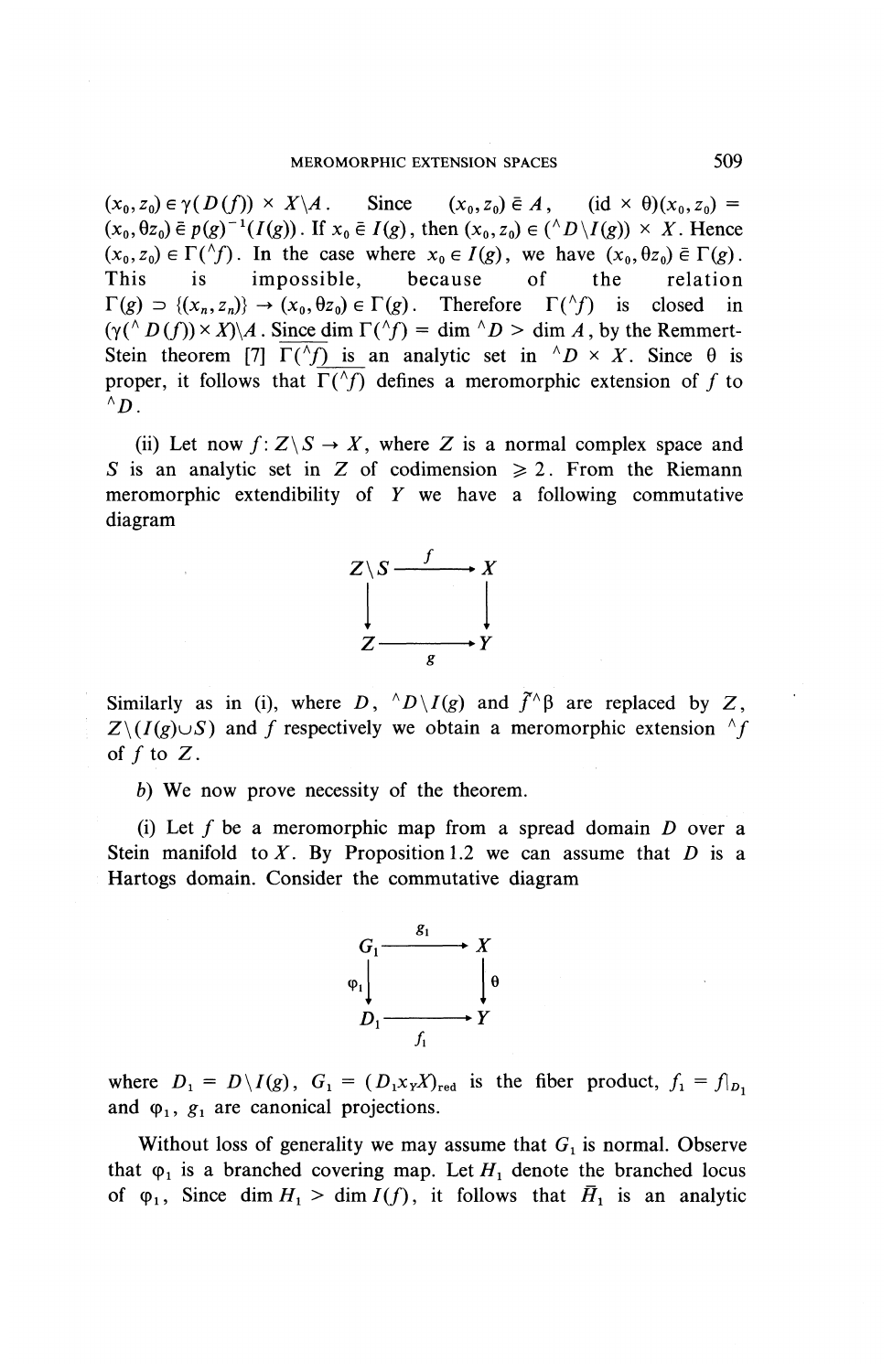set in D. Using Lemma 3.2 to the unbranched covering map  $\varphi_1$ :  $G_1\backslash \varphi_1^{-1}(H_1\cup I(f)) \to D_1\backslash(\overline{H}_1\cup I(f))$  we have a following commutative diagram



in which (p is a branched covering map and *G* is normal. Since dim  $G_1 = \dim (\varphi \times \theta)^{-1} \Gamma(f) > \dim (\varphi \times \theta)^{-1} p(f)^{-1}(I(f))$ , by the Remmert-Stein theorem [7],  $\Gamma(g_1)$  is an analytic set in  $G \times X$ . Hence by property of  $\theta$ , it defines a meromorphic extension of g on G such that  $\theta$ g = f. In notations of Lemma 3.3 we have a following commutative diagram of normal complexe spaces



in which  $\varphi_0$  and  $\varphi_0$  are unbranched covering maps,  $\varphi'$ , 4,  $\beta : G' \to \beta(G')$ are branched covering maps. Moreover  $G_0 = \beta^{-1}(\alpha e(G_0))$ . Thus  $g|_G$ can be meromorphically factorized through  $\beta: G' \to \beta(G')$ . Let  $\beta_{g}$  be a meromorphic extension of  $g|_{G_0}$  on  $^{\wedge}G_0$  and  $\tilde{g}$  a meromorphic map on  $\beta(G')$  such that  $\tilde{g}\beta = g|_{G'}$ . Define a meromorphic map  $g_2$  from  $^{\wedge}G_0 \cup \beta(G')$  into X by

$$
g_2 = \Delta g_0
$$
 on  $\Delta G_0$  and  $g_2 = \tilde{g}$  on  $\beta(G')$ .

 $g_2 = \gamma g_0$  on  $\gamma G_0$  and  $g_2 = \tilde{g}$  on  $\beta(G')$ .<br>Since 4 is finite proper and every irreducible branch of  $\gamma H$  meets D' it follows that this holds for  $4^{-1}$ ( $^{\wedge}H$ ) and  $\beta$ (G'). Thus by Lemma 3.4 we have a meromorphic extension  $g_3$  of  $g_2$  on W. From Lemma 3.5,  $g_3$  can be meromorphically factorized through 4. Hence  $f$  is extended to a meromorphic map to  $^{\wedge}D$ .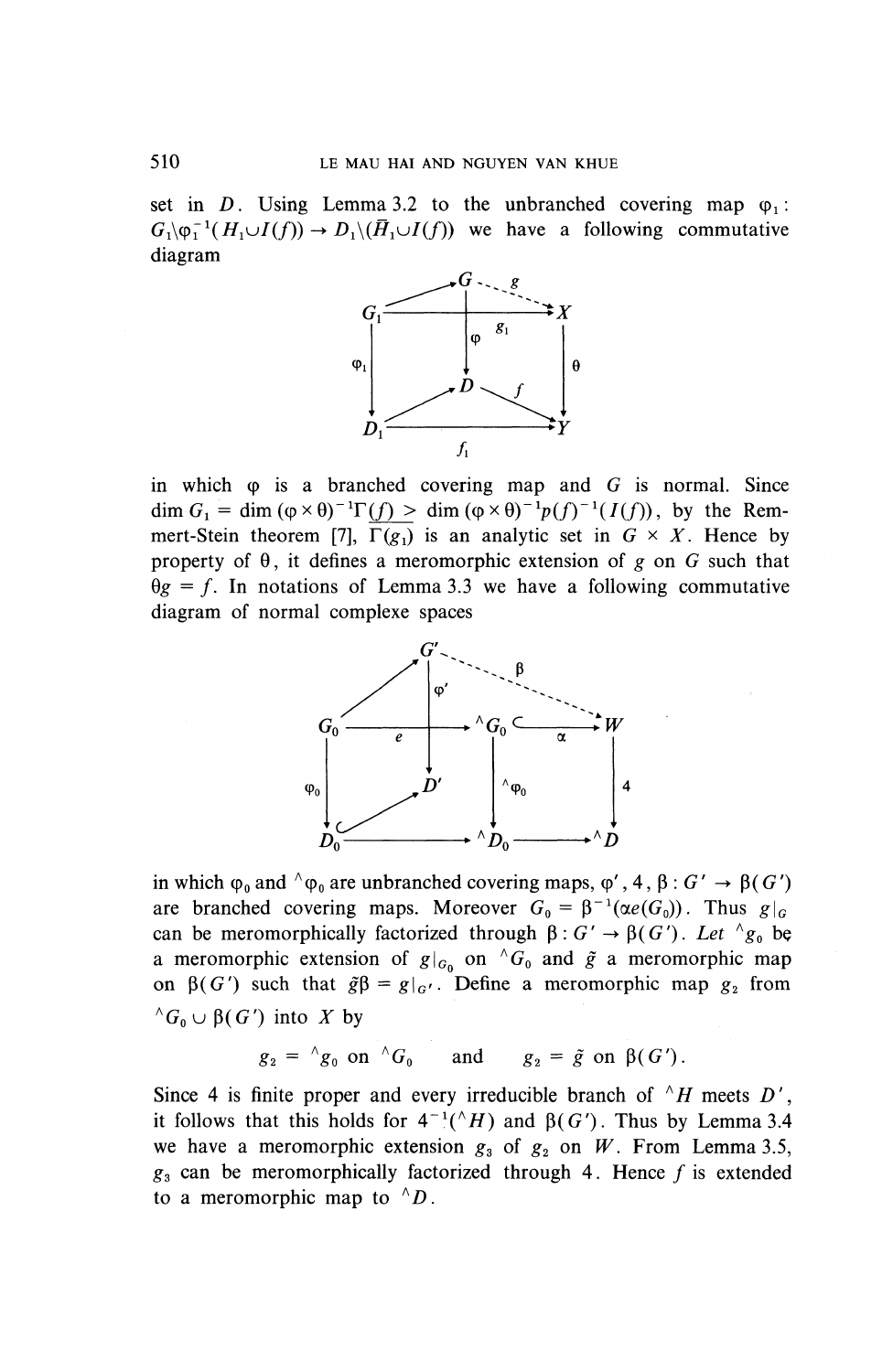(ii) Finally we show that *Y* has the Riemann meromorphic extension property. Given  $f: Z \backslash S \rightarrow Y$  a meromorphic map, where Z is a normal complex space and *S* is an analytic set in *Z* of codimension  $\geq 2$  which can be assumed to contain the singular locus of  $Z$ .

As in (i) we can construct a following commutative diagram of normal complex spaces



where  $\varphi_0$ ,  $\varphi_1$  are branched covering maps and  $g_0$ ,  $g_1$  are meromorphic maps. The problem is local without loss of generality we may assume that there exists a branched covering map  $\gamma: Z \to \Delta^n$ ,  $n = \dim Z$ . Let H denote the branch locus of  $\varphi_1$ .

Then  $\bar{H}$  is an analytic set in Z because of the inequality codim  $I(f) \geq 2$ . Take a hypersurface  $\tilde{H}$  in  $\Delta^n$  containing the branch locus of  $\gamma$  such that  $\gamma(S \cup H) \subset \tilde{H}$ . Using Lemma 3.3 we give a following commutative diagram



where  $\eta = \gamma \varphi_1$ , 4,  $\beta : G_1 \to \beta(G_1)$  are branched covering maps.

Obviously  $\beta^{-1}(\alpha(G_i)\eta^{-1}(\tilde{H})) = G_i\eta^{-1}(\tilde{H})$ . Thus  $g_i$  can be meromorphically factorized through  $\beta$ :  $G_1 \rightarrow \beta(G_1)$ . Hence  $g_0$  and  $g_1$  induce a meromorphic map  $g_2$  on  $G_1 \nvert \nvert \nvert (H) \nvert \nvert \nvert G_1$ ) with values in X. Since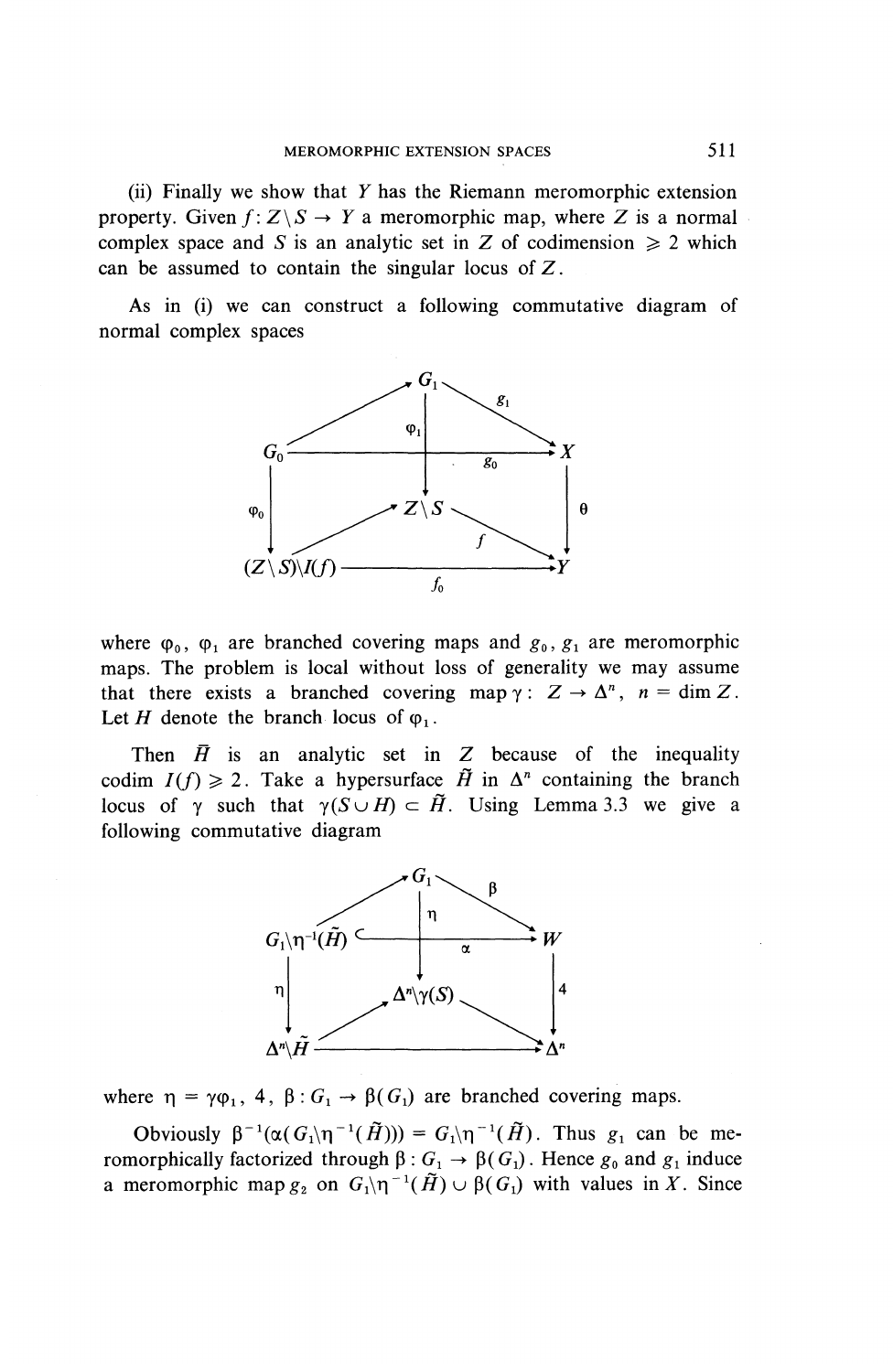every irreducible branch of  $\tilde{H}$  meets  $\Delta^n \gamma(S)$ , it follows that this holds for  $4^{-1}(\tilde{H})$  and  $\beta(G_1)$ . By Lemma 3.4,  $g_2$  can be extended to a meromorphic map  $g_3$  on W. Thus from Lemma 3.5 we give a meromorphic extension of f to  $\Delta^n$ .

Theorem 3.1 is completely proved.

#### **4. Some applications.**

We first recall that an elliptic surface is a compact regular surface *V* equipped with a holomorphic map  $\theta$  from *V* onto a non-singular curve C such that  $\theta^{-1}(x)$  is an elliptic curve outside a finite set in C.

Using now Theorem 3.1 we prove the following.

THEOREM 4.1.  $-$  Let V be an elliptic Kahler surface. Then V is a *meromorphic extension space.*

*Proof. -* From a result of Siu [17], *V* is a Riemann meromorphic extension space. Thus it remains to prove that *V* has the Hartogs meromorphic extension property.

(i) In [12] Kodaira constructed for  $V$  a branched covering map  $\alpha$ from an elliptic surface  $\tilde{V}$  on V such that for each  $x \in C$  there exists a sufficiently small disc  $U_x$  containing x for which  $(\theta \alpha)^{-1} (U_x)$  is biholomorphic to a locally pseudoconvex open subset of a projective surface  $P_x$ . Put  $\eta = \theta \cdot \alpha$ . Given  $f: D \to \eta^{-1}(U_x)$  a meromorphic map, where *D* is a spread domain over a Stein manifold.

Let  ${}^{\wedge}f: {}^{\wedge}D \to P_x$  be a meromorphic extension of  $f|_{D\setminus I(f)}$ . Put

*G* =  $^{k}f_{0}^{-1}(\eta, -^{1}(U_{x}))$ , where  $^{k}f_{0} = ^{k}f_{1}^{k}D\setminus I(\Lambda_{f})$ .

We may suppose that *D* is a Hartogs domain. Since  $D\setminus I(f) \subset G$  we have  $^{\wedge}G = ^{\wedge}D$ . Let now  $G \neq ^{\wedge}D\backslash I(^{\wedge}f)$ . Then we can find a point  $z_0 \in \partial G$  in  $\Delta D \setminus I(\Delta f)$  and two Stein neighbourhoods of  $z_0$  and  $\Delta f_0(z_0)$ in  $^{\wedge}D\setminus I({}^{\wedge}f)$  and  $P_x$  respectively such that  $^{\wedge}f_0(U) \subset W$  and  $z_0 \in {}^{\wedge} (U\cap G)$ . Since  $W \cap \eta^{-1}(U_x)$  is Stein and  ${}^{\wedge}f_0(U \cap G) \subset W \cap \eta^{-1}(U_x)$ , it follows that  ${}^{\wedge}f_0(z_0) \in W \cap \eta^{-1}(U_x)$ . This yields  $z_0 \in G$ . Hence  $G = {}^{\wedge}D\backslash I({}^{\wedge}f)$ . On the other hand, since  $\alpha^{\wedge} f_0$  and  $\eta^{\wedge} f_0$  are extended to meromorphic maps  $g : {^{\wedge}D} \to V$  and  $h : {^{\wedge}D} \to U_x$  respectively. We have  $\theta g = h$ .

It is easy to see that  $\Gamma(\uparrow f_0)$  is contained and closed in (id  $\times \alpha$ )<sup>-1</sup> $\Gamma(g)$ (id  $\times \alpha$ )<sup>-1</sup> $p(g)$ -<sup>1</sup>( $g$ )), by the Remmert-Stein theorem  $\Gamma({}^{\wedge}f_0)$  defines a meromorphic extension  $\tilde{f}$  of f.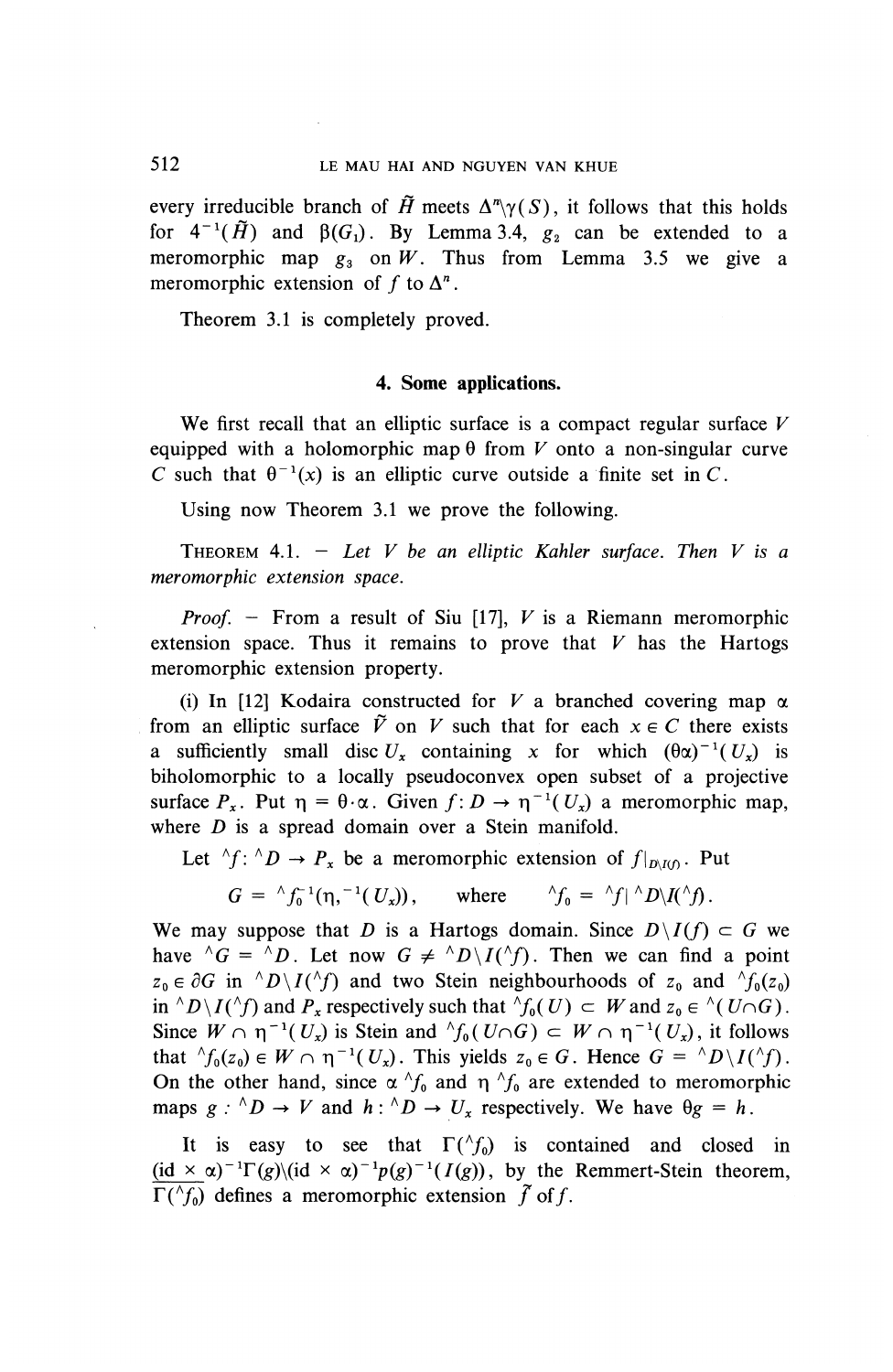From the relation  $\eta \tilde{f} = f$ , it follows that  $\tilde{f}$  induces a meromorphic extension of f with values in  $\eta^{-1}(U_r)$ .

(ii) Let now / be a meromorphic map from a spread domain*<sup>D</sup>* over a Stein manifold into  $\tilde{V}$ . Consider the following commutative diagram



By (i) as in Theorem 2.1 we can find a holomorphic extension  $\beta$  of  $\beta|_{D\setminus I(g)}$  on  $\wedge^{\wedge}D\setminus I(g)$ . Let  $\wedge^{\wedge}f_1: \wedge^{\wedge}D \to V$  be a meromorphic extension of  $f_1 = \alpha \tilde{f}^{\wedge}\beta : D\backslash I(g) \to V$ . Then as in Theorem 2.1, it follows that  $\Gamma(\tilde{f}^{\wedge}\beta)$  defines a meromorphic extension of f. Hence  $\tilde{V}$  is a Hartogs meromorphic extension space.

(iii) Given a meromorphic map f from  $Z \setminus S$  into  $\tilde{V}$ , where Z is a normal complex space and  $S$  is an analytic set in  $Z$  of codimension  $\geq 2$ . Let  $g : Z \to V$  be a meromorphic extension of  $\alpha f$ . Then as in (i) we infer that  $\Gamma(f)$  defines a meromorphic extension of f.

(iv) From (ii) and (iii),  $\tilde{V}$  is a meromorphic entension space. Hence by Theorem 3.1, *V* is a meromorphic extension space.

The theorem is proved.

THEOREM 4.2. — *Every complex Lie group is a meromorphic extension space.*

*Proof.* — Let G be a complex Lie group.

(i) Given  $f: D \to G$  a meromorphic map, where D is a spread domain over a Stein manifold. Since codim  $I(f) \geq 2$ ,  $f|_{D\setminus I(f)}$  can be holomorphically extended to  $\Delta D$  [1]. Thus G is a Hartogs meromorphic extension space.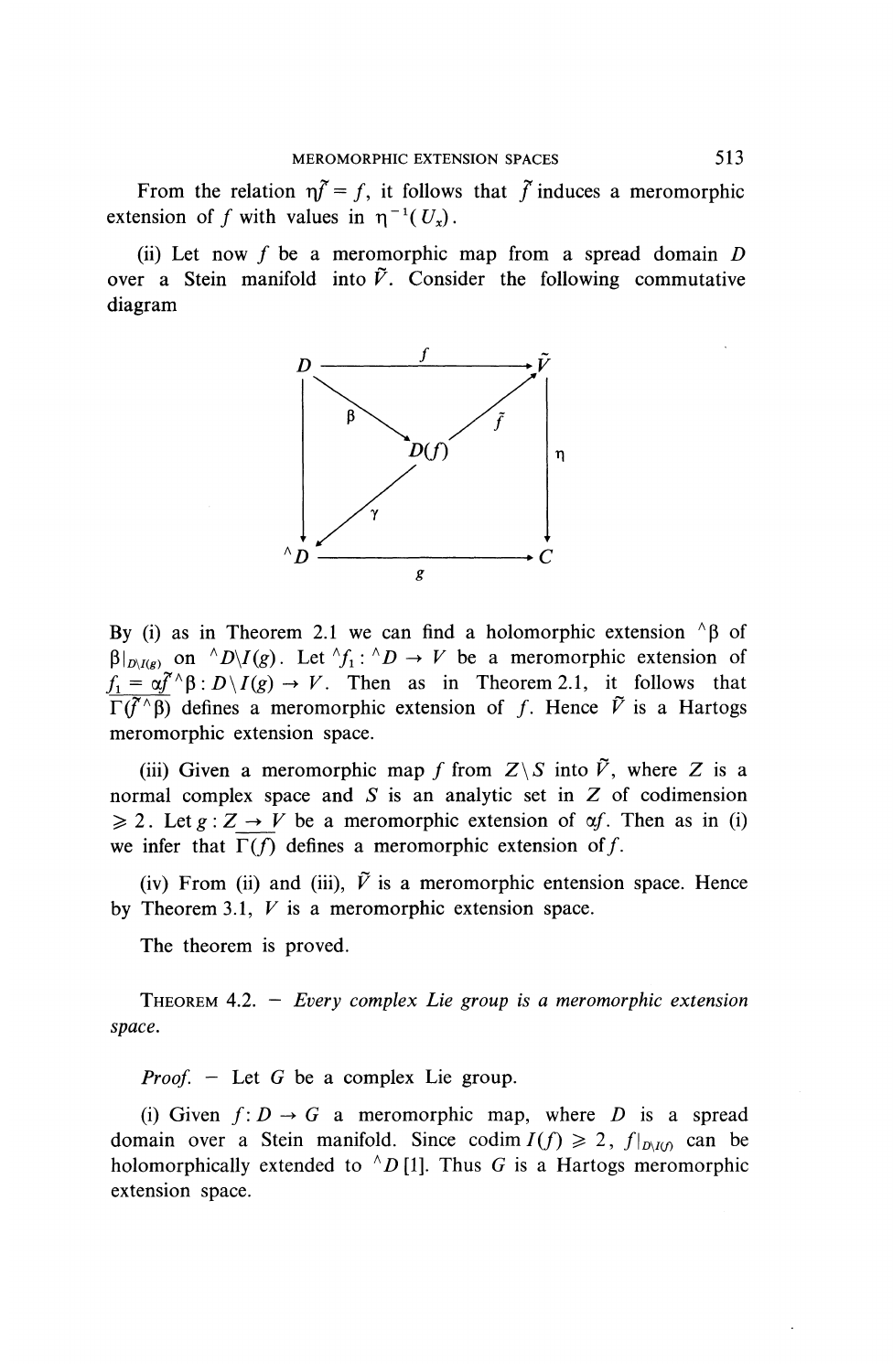(ii) Given now f a meromorphic map from  $Z\setminus S$  to G, where Z is a normal complex space and *S* is an analytic set in Z of codimension  $\geq 2$ . Let  $\varphi$  be a plurisubharmonic exhaustion function [10] on *G*. Since codim  $I(f) \geq 2$  and codim  $S \geq 2$ , of is plurisubharmonic on Z [8]. By [19] there exists a holomorphic bundle map  $\theta$  from  $G$  onto a complex torus T such that the fibers of  $\theta$  are Stein manifolds. Consider the holomorphic map  $\theta f|_{(Z\vert S)/I(0)}$ . Then, by the Kahlerness of the torus T,  $\theta f$ is meromorphic on Z [17]. Let  $\gamma: {}^{\wedge}Z \rightarrow Z$  be the Hironaka singular resolution of Z. By (i),  $h = \theta f \gamma$  is holomorphic on <sup>^</sup>Z. For each  $z_0 \in \gamma^{-1}(S)$  take the two neighbourhoods U and V of  $z_0$  and  $h(z_0)$ respectively such that  $h(U) \leq V$  and  $\theta^{-1}(V)$  is a Stein manifold. Then we have  $f\gamma(U^{-1}(S)) \leq \theta^{-1}(V)$ . By the upper semi-continuity of  $\varphi f\gamma$ on  $\Delta Z$  and since  $\varphi$  is an exhaustion function on G it follows that  $f^{\gamma}|_{U\setminus \gamma^{-1}(S)}$  can be extended holomorphically at  $z_0$ . Since  $z_0$  is arbitrary  $f\gamma$  is extended holomorphically to  $^{1/2}Z$ . Then  $(f\gamma)\gamma^{-1}$  is a meromorphic extension of  $f$ .

The theorem is proved.

#### BIBLIOGRAPHY

- [1] K. ADACHI, M. SUZUKI, M. YOSHIDA, Continuation of holomorphic mappings with values in complex Lie groups, Pacif. J. Math., 47, (1973), 1-4.
- [2] G. DLOUSSKY, Enveloppes d'holomorphie et prolongement d'hypersurfaces. Seminaire Pierre Leiong (Analyse), annee 1975-76, Lecture Notes in Math., 578 (1977).
- [3] F. DOCQUIER, H. GRAUERT, Levisches problem and Rungescher Satz fur Teilgebiete Steinscher Mannigfaligkeiten, Math. Ann., 140 (1960), 94-123.
- [4] G. FISCHER, Complex Analytic Geometry, Lecture Notes in Math., 538, Springer-Verlag (1976).
- [5] H. GRAUERT, R. REMMERT, Komplexer Raume, Math. Ann., 136 (1958), 245-318.
- [6] P.A. GRIFFITHS, Two theorems on extension of holomorphic mappings, Inv. Math., 14 (1971), 27-62.
- [7] R. GUNNING, H. Rossi, Analytic Functions of Several Complex Variables. Prentice-Hall, Englewood Cliffs, N.J, 1965.
- [8] A. HIRSCHOWITZ, Pseudoconvexite au-dessus d'espaces plus ou moins homogènes, Inv. Math., 26 (1974), 303-322.
- [9] J. KAJIWARA, E. SAKAI, Generalization of Levi-Oka theorem concerning meromorphic functions, Nagoya. Math. **J.,** 29 (1967), 75-84.